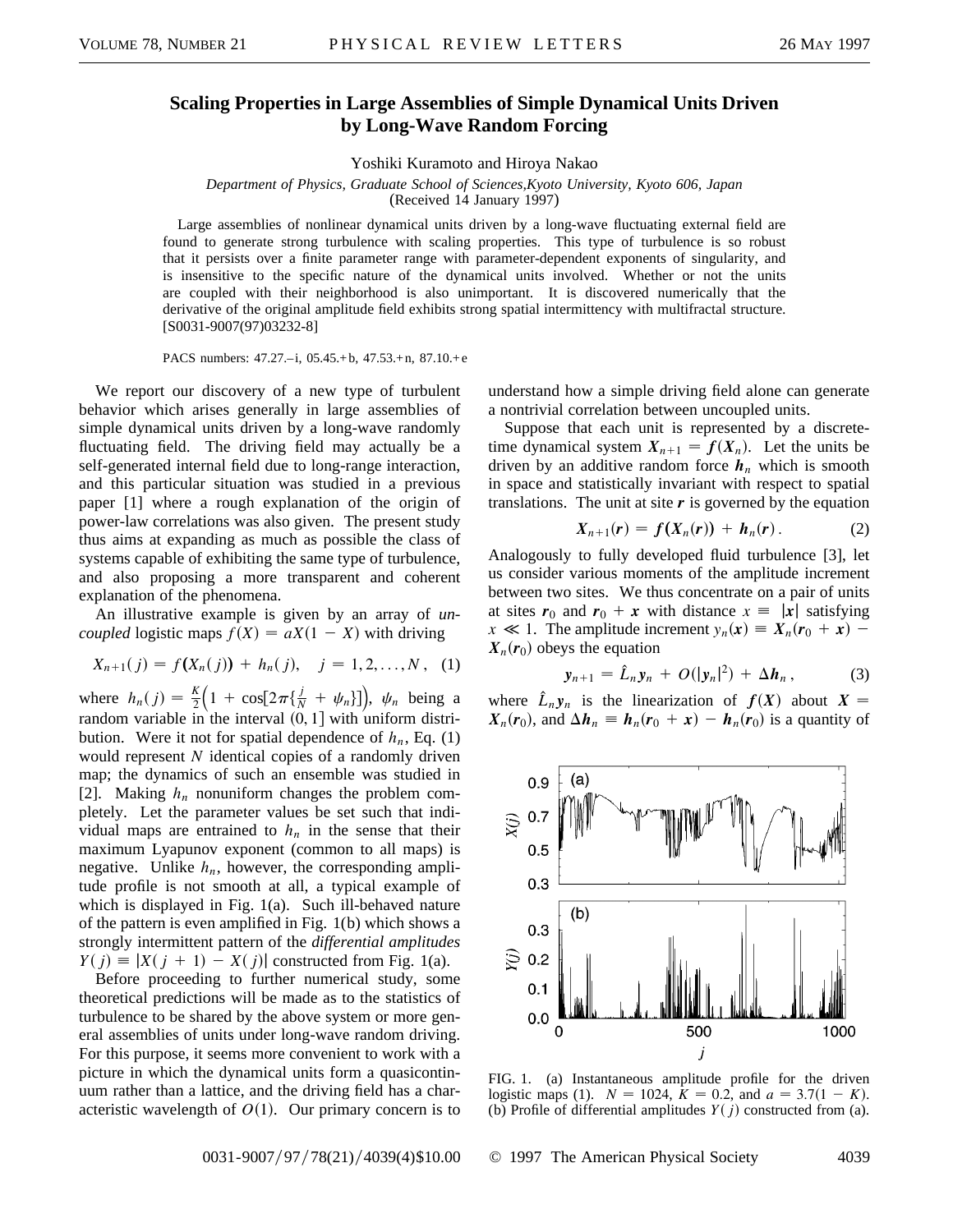$O(x)$ . Equation (3) describes a multiplicative stochastic process [4] with small additive noise. Similar equations have recently aroused considerable interest in connection with on-off intermittency and related phenomena [5,6]. While on-off intermittency refers to a certain type of temporal self-similarity peculiar to a special parameter value, our major concern below is a *spatial self-similarity observable over an open parameter range*.

Equation (3) may be simplified by neglecting all eigenmodes of  $\hat{L}_n$  other than the least stable one. This leads to a scalar equation for  $y_n \equiv |\mathbf{y}_n|$ 

$$
y_{n+1} = e^{\lambda_n} y_n + O(y_n^2) + b_n x, \qquad (4)
$$

where  $\lambda_n$  is the local Lyapunov exponent of the unit at site  $\mathbf{r}_0$ , and  $b_n$  is a randomly changing factor of  $O(1)$ . For sufficiently small *x*, there is a range of *y* satisfying  $x \ll$  $y \ll 1$  where both the nonlinear and inhomogeneous terms in (4) are negligible. We are thus left with a linear equation  $y_{n+1} = e^{\lambda_n} y_n$  or  $z_{n+1} - z_n = \lambda_n$  in terms of a new variable  $z_n = \ln y_n$ . If the random process of  $\lambda_n$ is Markoffian, which we assume, the probability density  $Q_n(z)$  for  $z_n$  evolves in this linear regime according to

$$
Q_{n+1}(z) = \int_{-\infty}^{\infty} w(\lambda) Q_n(z-\lambda) d\lambda, \qquad (5)
$$

where  $w(\lambda)$  is the normalized probability density for  $\lambda_n$ . Equation (5) admits a stationary solution of the form  $Q(z) \propto \exp(\beta z) \equiv y^{\beta}$ . Thus, the corresponding probability density for  $y_n$ , denoted by  $P(y)$ , becomes

$$
P(y) \propto y^{-1+\beta}, \tag{6}
$$

where  $\beta$  is determined as a nontrivial (i.e., nonzero) solution of

$$
\int_{-\infty}^{\infty} e^{-\beta \lambda} w(\lambda) d\lambda = 1.
$$
 (7)

Note that for sufficiently small  $\beta$ , we have

$$
\beta = 2\overline{\lambda}/\overline{\lambda^2},\qquad(8)
$$

where the bar means the average with respect to  $w(\lambda)$ . We have now to modify (6) by taking into account the effects of the nonlinear and inhomogeneous terms in (4). The nonlinearity, which is assumed to work in such a way that the unstable growth of  $y_n$  be saturated when  $\lambda_n > 0$ , may roughly be incorporated by introducing a cutoff in  $P(y)$  at  $y = 1$ . On the other hand, the inhomogeneous term will come into play when  $y_n$  becomes  $O(x)$  or smaller, thus suppressing the power-law divergence of  $P(y)$  there. For the purpose of qualitative argument, one may therefore use the following simple model for  $P(y)$ :

$$
P(y) = C x^{-1+\beta} \quad (y \le x), \quad C y^{-1+\beta} \quad (x < y \le 1),
$$

$$
0 \quad (y > 1), \quad C: \text{ normalization const.} \tag{9}
$$

This form allows us to calculate the *q*th moment  $\langle y(x)^q \rangle$ for arbitrary *q*. For simplicity, only positive values of *q* will be considered below. In the subcritical regime ( $\beta$  < 0, i.e.,  $\overline{\lambda}$  < 0), where the dynamical units are entrained to the driving field, we obtain power-law moments

$$
\langle y(x)^q \rangle \sim x^q \quad (q < |\beta|), \quad x^{|\beta|} \quad (q > |\beta|). \tag{10}
$$

The result of *q*-independent exponent valid for higher moments  $(q > |\beta|)$  is anomalous, reflecting strong non-Gaussianity of  $P(y)$ . In the postcritical regime ( $\beta > 0$ ), all moments possess an *x*-independent part, while the residual part still obeys a power law:

$$
\langle y(x)^q \rangle \sim \beta (q + \beta)^{-1} + O(x^{\beta}). \tag{11}
$$

The reason why the amplitude difference in the postcritical regime is nonvanishing for vanishing  $x$  is that the two units in question have lost their respective synchrony with  $h_n$ , implying also the loss of their mutual synchrony. Note that (10) and (11) are asymptotic formulae valid for  $x \to 0$  under fixed  $\beta$ . Near  $|\beta| = q$  and 0 under fixed  $x$ , however, there exist crossover regimes (C1)  $|(\beta + q) \ln x| \ll 1$  and (C2)  $|\beta \ln x| \ll 1$ , respectively, in each of which we have  $\langle y(x)^q \rangle \sim x^{|\beta|} \ln x$  and  $\ln x$ <sup>-1</sup>.

A few more remarks are now given on the cases of  $q = 2$  and 1 for which our theory recovers our previous results [1]. We obtain from (10) and (11) the second moment

$$
\langle y(x)^2 \rangle \sim x^2 \quad (-2), \quad x^{|\beta|} \quad (-2 < 0),
$$
\n
$$
\beta(2+\beta)^{-1} + O(x^{\beta}) \quad (\beta > 0), \tag{12}
$$

while in the aforementioned crossover regimes, we have  $\langle y(x)^2 \rangle \sim x^2 |\ln x|$  (C1) and  $1/|\ln x|$  (C2).

The case  $q = 1$  is related to the length of an amplitude versus space curve. This is because the length  $S(x)$ for the part of an amplitude profile contained in the unit interval, when measured with the resolution of the minimum length scale *x*, is given by  $S(x) \sim x^{-1}(y(x))$ . Applying (10) and (11), we thus obtain  $S(x) \sim$  const  $(\beta \lt -1),$   $x^{|\beta|-1}$  ( $-1 \lt \beta \lt 0$ ), and  $x^{-1}$  ( $\beta > 0$ ). In the crossover regimes, however, these must be replaced by  $S(x) \sim |\ln x|$  (C1) and  $1/(x |\ln x|)$  (C2). The fractal dimension  $D_f$  defined by  $S(x) \sim x^{1-D_f}$  thus becomes

$$
D_f = 1 \quad (\beta < -1), \quad 2 - |\beta| \quad (-1 < \beta < 0), \\
2 \quad (\beta > 0), \quad (13)
$$

except for the crossover regimes.

The above arguments on discrete-time dynamics can easily be carried over to continuous-time dynamics. One needs only make replacements  $n \rightarrow t$ ,  $n + 1 \rightarrow t +$ *dt*, and  $\lambda_n \to \lambda(t)dt$ . Then, (4) becomes  $\dot{y} = \lambda(t)y$  +  $O(y^2) + b(t)x$ , and (5) reduces to a Fokker-Planck equation  $\dot{Q} = -\overline{\lambda} \partial_z Q + \frac{1}{2} \overline{\lambda^2} \partial_z^2 Q$ . The latter admits a stationary solution  $Q(z) \propto \exp(\beta z)$ , and the corresponding  $P(y)$  is the same form as (6) with  $\beta$  given by (8).

In order to test the validity of our argument, the array of logistic maps (1) has been analyzed numerically. In Fig. 2, we display  $P(y)$  versus y for some values of K, with *x* fixed at a sufficiently small value. As expected,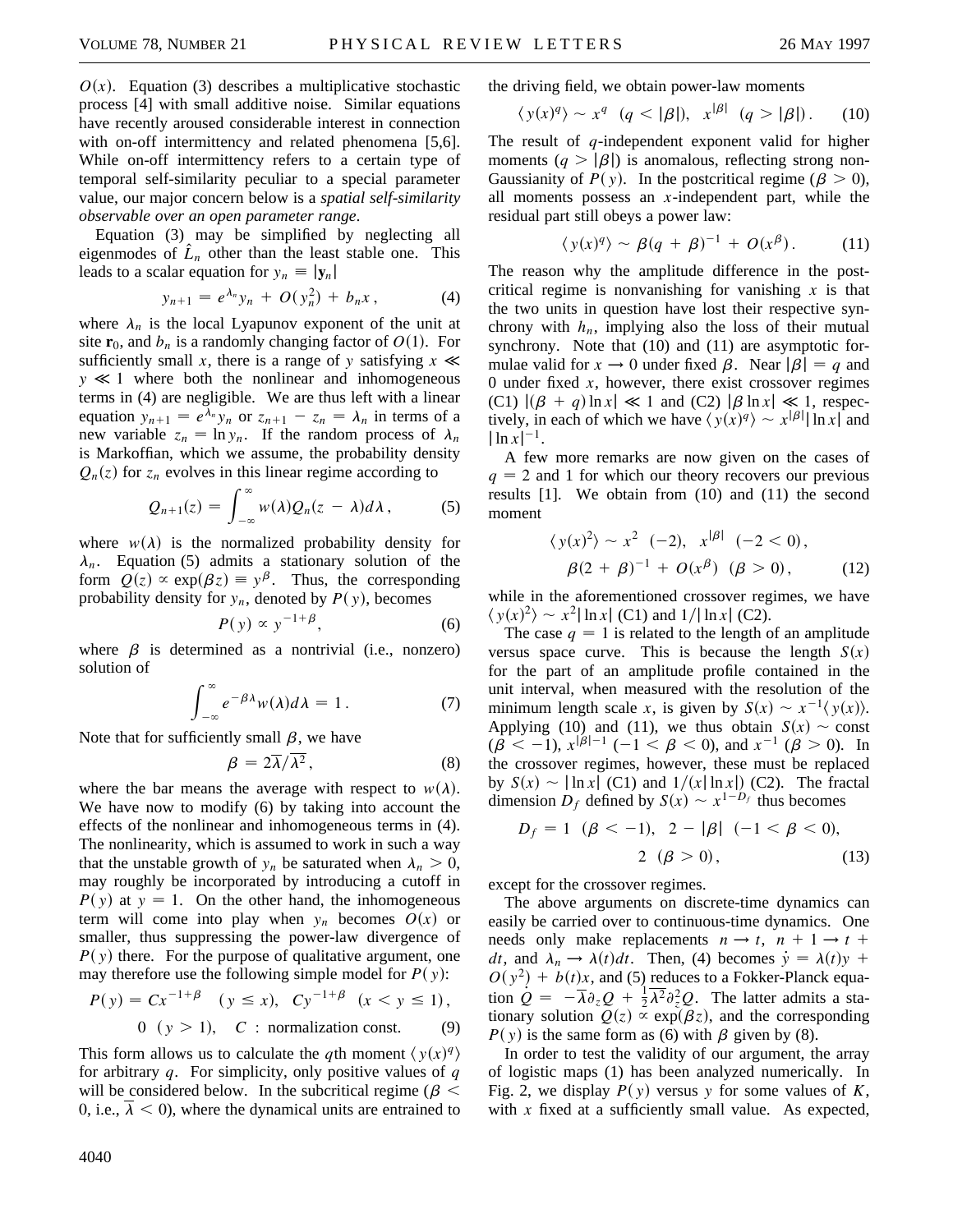

FIG. 2. Probability density  $P(y)$  in logarithmic scales for the driven logistic maps (1). For each  $\overline{K}$  value,  $P(y)$  obeys a power law in the intermediate range of *y*. The exponent changes as  $-1.40$ ,  $-1.77$ , and  $-2.33$  with increasing *K*.  $a = 3.7(1 - K)$ , and  $x = 1024^{-1}$ .

 $P(y)$  exhibits a power-law dependence on *y* for not too small or too large *y*, with the exponent depending on *K*. Figure 3 shows moments  $\langle y(x)q \rangle$  versus *x* for some values of *q*. Their power-law dependence on *x* is clear, but the observed change of the exponent with *q*, indicated in the small box, is not so sudden across  $q = |\beta|$  as the formula (10) predicts. The main source of this discrepancy seems to be the existence of the crossover regime C1.



FIG. 3. Moments  $\langle y(x)^q \rangle$  vs *x* in logarithmic scales for the driven logistic maps (1), showing power-law dependence on *x* for each *q* with *q*-dependent exponent  $\eta(q)$ . Numerical  $\eta$  vs *q* curve is displayed in the inset and compared with the theoretical curve.  $K = 0.2$ , and  $a = 3.7(1 - K)$ .

Up to this point, we have considered uncoupled units. We now show some evidence that inclusion of shortrange coupling leaves the above-described power-law behavior of moments essentially unchanged. As an illustration, we modify (1) with additional diffusive coupling of the form  $D\{f(X_n(j + 1)) + f(X_n(j - 1)) 2f(X_n(j))}/2$ . Without the forcing term  $h_n$ , such a model would be identical with the usual coupled map lattice. In Fig. 4, the second moments  $\langle y(x)^2 \rangle$  are compared between the two systems, one with diffusive coupling  $(D = 0.1)$  and the other without. The deviation from a power law in the presence of coupling is limited to the range covering ten or so units out of  $N$  (= 4096). This defines a lower cutoff length  $x_d$  similar to the dissipation length in fully developed fluid turbulence. Although  $x_d$ length in fully developed fluid turbulence. Although  $x_d$  will increase with *D* like  $x_d \propto \sqrt{D}$ , we have a prefactor  $N^{-1}$ , so that  $x_d$  can be made arbitrarily smaller than 1 (i.e., the upper cutoff) by increasing *N* indefinitely. Thus, the intermediate range of *x*, which is similar to the inertial subrange, has a sufficient extention over which the power-law nature of correlations is practically unaffected.

It is also worth noting that whether the dynamical units involved are themselves chaotic or not is unimportant to the power-law nature of  $P(y)$  and  $\langle y(x)^q \rangle$ . This has been confirmed with driven phase oscillators of the form  $\dot{\phi}_j = 1 - c \cos \phi_j + h_j(t)$ ,  $|c| < 1$  with suitable random driving  $h_i(t)$ . To save space, however, we will not show such numerical data here.

Some new aspects of our turbulent field are revealed through an analysis of the differential amplitudes  $Y(i)$  or quantities defined similarly when the spatial dimension is two or higher. We call such a field the *Y* field. The situation is analogous to fully developed fluid turbulence where the study of the energy dissipation field provides rich information which would hardly be available from the study of the velocity field alone. We will restrict



FIG. 4. The second moment  $\langle y(x)^2 \rangle$  vs *x* in logarithmic scales for the driven logistic maps (1) with additional diffusive coupling (*D* = 0.1) and without (*D* = 0).  $K = 0.2$ ,  $a =$  $3.7(1 - K)$ , and  $N = 4096$ .